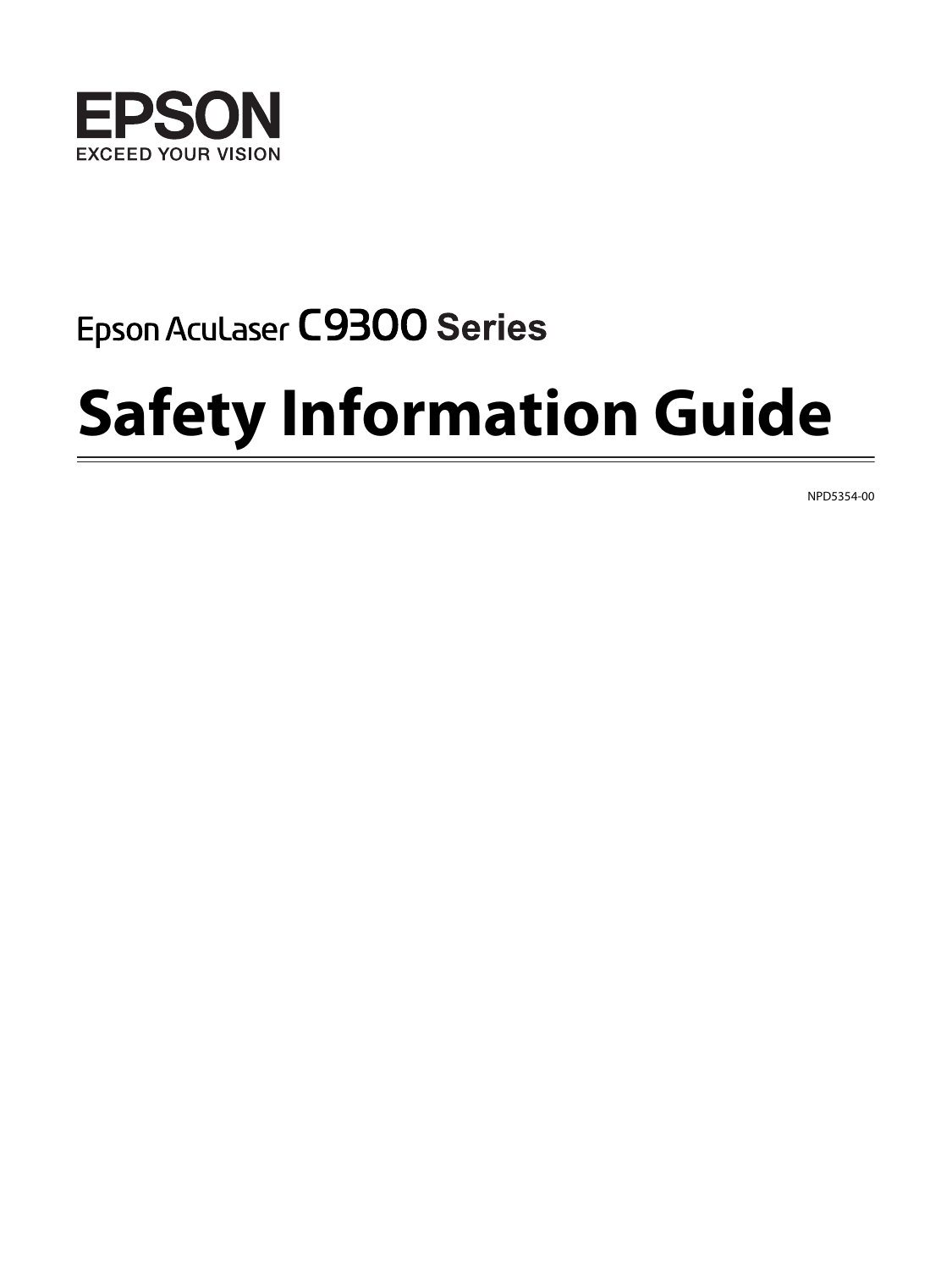# **Safety Instructions**

# **Warning, Caution, and Note**



### w *Warning*

*must be followed carefully to avoid bodily injury.*

### c *Caution*

*must be observed to avoid damage to your equipment.*

*Note contains important information and useful tips on the operation of your printer.*

# **Important Safety Instructions**

# **Setting up the printer**

❏ Because the printer weighs approximately 44 kg (97 lb) with consumable products installed, one person should not lift or carry it. Two people should carry the printer, lifting it by the correct positions as shown below.



- ❏ When moving the printer, always keep it horizontal.
- ❏ If you are unable to insert the AC plug into the electrical outlet, contact an electrician.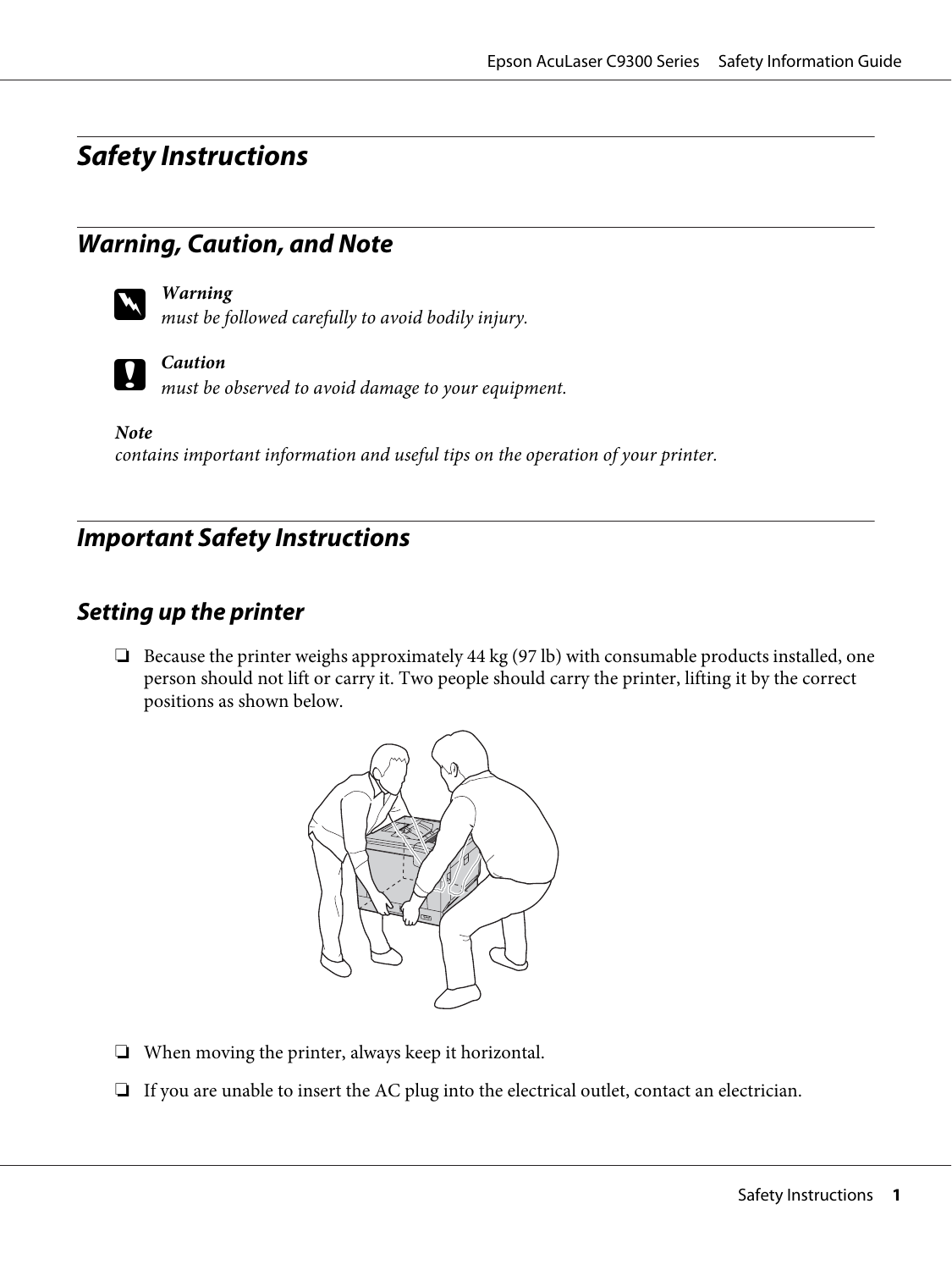- ❏ Be sure the AC power cord meets the relevant local safety standards. Use only the power cord that comes with this printer. Use of the another cord may result in fire or electric shock. This printer's power cord is for use with this printer only. Use with other equipment may result in fire or electric shock.
- ❏ If damage occurs to the plug, replace the cord set or consult a qualified electrician. If there are fuses in the plug, make sure you replace them with fuses of the correct size and rating.
- ❏ Use a grounded outlet that matches the printer's power plug. Do not use an adapter plug.
- ❏ Avoid using an electrical outlet that is controlled by wall switches or automatic timers. Accidental disruption of power can erase valuable information in your computer's and printer's memory.
- ❏ Make sure that there is no dust on the socket.
- ❏ Be sure to insert the plug completely into the electrical outlet.
- ❏ Do not handle the plug with wet hands.
- ❏ Unplug this printer from the wall outlet and refer servicing to a qualified service representative under the following conditions:

| A  | When the power cord or plug is damaged or frayed.                                                                                                                                                                                                                                                                                          |
|----|--------------------------------------------------------------------------------------------------------------------------------------------------------------------------------------------------------------------------------------------------------------------------------------------------------------------------------------------|
| B  | If liquid has been spilled into it.                                                                                                                                                                                                                                                                                                        |
|    | If it has been exposed to rain or water.                                                                                                                                                                                                                                                                                                   |
| D  | If it does not operate normally when the operating instructions are followed. Adjust only those controls that<br>are covered by the operating instructions since improper adjustment of other controls may result in damage<br>and will often require extensive work by a qualified technician to restore the printer to normal operation. |
| F. | If it has been dropped or the cabinet has been damaged.                                                                                                                                                                                                                                                                                    |
|    | If it exhibits a distinct change in performance, indicating a need for service.                                                                                                                                                                                                                                                            |

- ❏ Avoid sharing outlets with other appliances.
- ❏ Connect all equipment to properly grounded power outlets. Avoid using outlets on the same circuit as photocopiers or air control systems that regularly switch on and off.
- ❏ Connect your printer to an electrical outlet that meets the power requirements of this printer. Your printer's power requirements are indicated on a label attached to the printer. If you are not sure of the power supply specifications in your area, contact your local power company or consult your dealer.
- ❏ If you use an extension cord, make sure that the total of the ampere ratings on the products plugged into the extension cord does not exceed the extension cord ampere rating.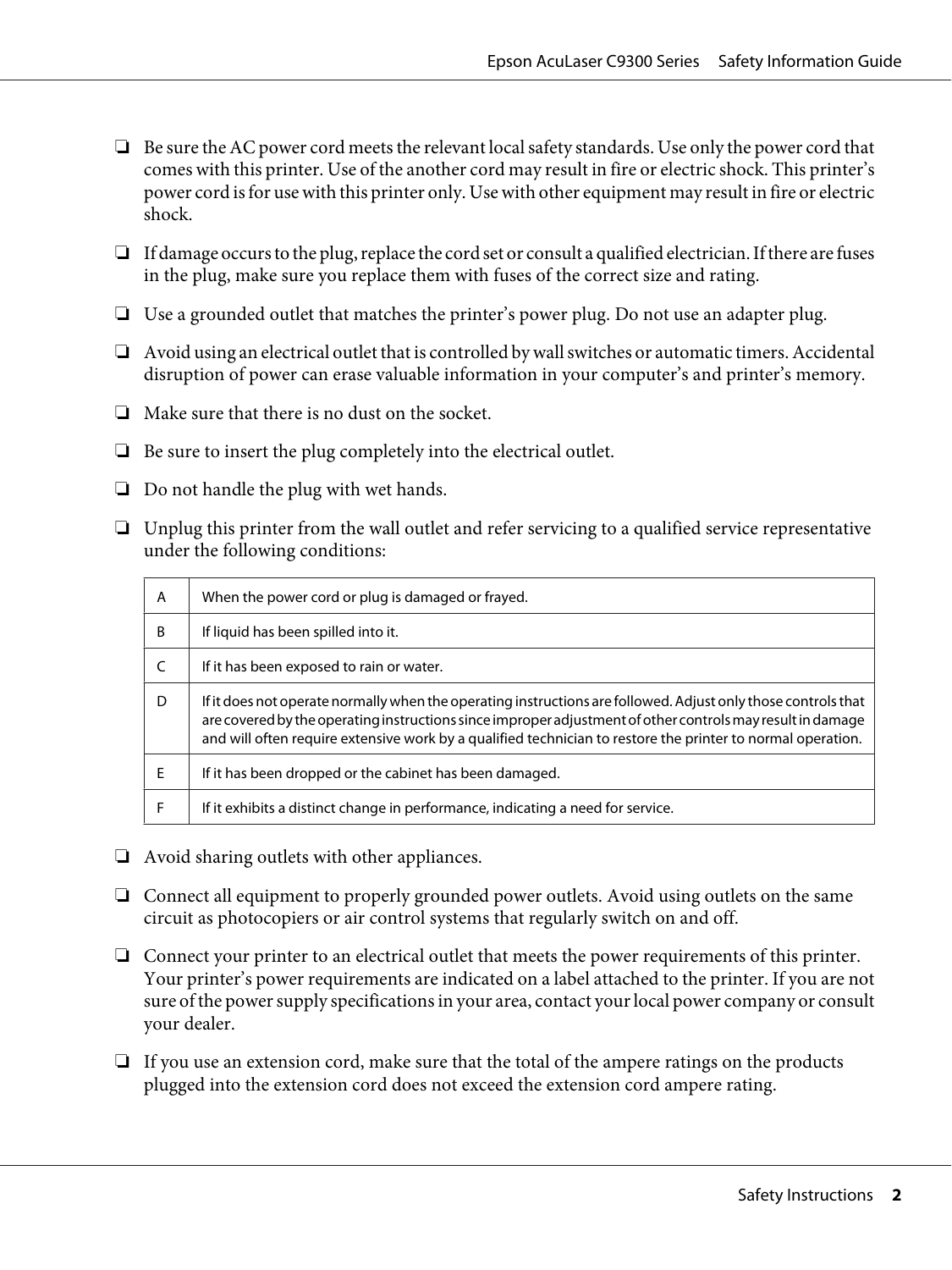- ❏ When connecting this printer to a computer or other device with a cable, ensure the correct orientation of the connectors. Each connector has only one correct orientation. Inserting a connector in the wrong orientation may damage both devices connected by the cable.
- ❏ Use only optional products, such as the paper cassette units and the printer stand, produced specifically for this product. Using options produced for other products may cause the product to fall over and injure someone.
- ❏ When lifting the printer onto the optional printer stand, be sure to lock the stand's casters.

# **Finding the place for the printer**

When relocating the printer, always choose a location that has adequate space for easy operation and maintenance. Use the following illustration as a guide for the amount of space required around the printer to ensure smooth operation.



| a | 36 cm |
|---|-------|
| b | 14 cm |
| C | 10 cm |
| d | 59 cm |
| e | 10 cm |

To install and use any of the following options, you will need the indicated amount of additional space.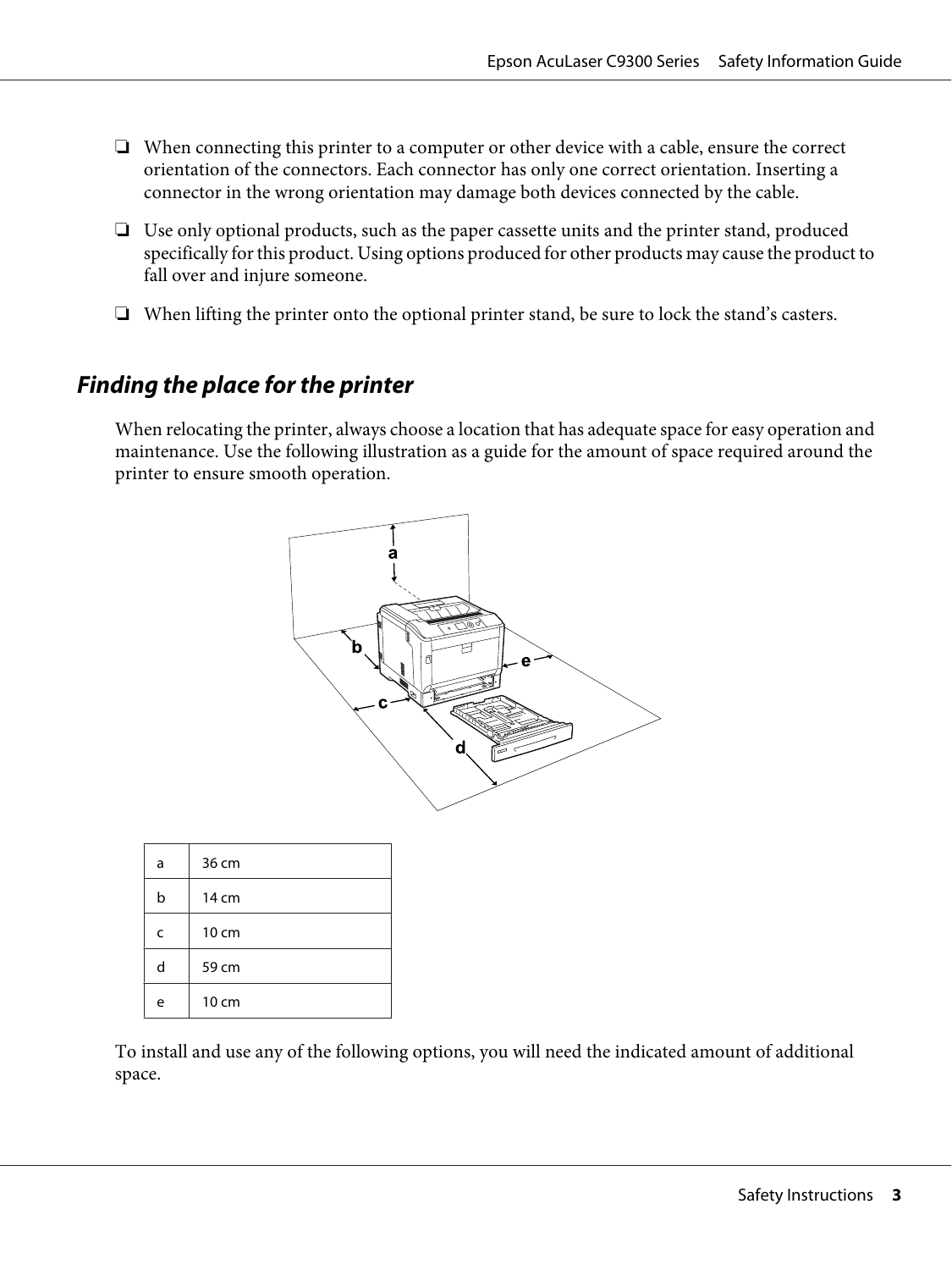An optional paper cassette unit adds 14 cm (5.4 in.) to the bottom of the printer.

A printer stand adds 9 cm (3.5 in.) to the bottom of the printer.

In addition to space considerations, always heed the following precautions when finding a place to locate the printer:

- ❏ Place the printer near an electrical outlet where you can easily plug in and unplug the power cord.
- ❏ Do not put your printer where the cord will be stepped on.
- ❏ Do not use printer in a damp environment.
- ❏ Avoid locations that are subject to direct sunlight, excessive heat, moisture, oil vapor, or dust.
- ❏ Do not place the printer on an unstable surface.
- ❏ Slots and openings in the cabinet and the back or bottom are provided for ventilation. Do not block or cover them. Do not put the printer on a bed, sofa, rug, or other similar surface or in a built-in installation unless proper ventilation is provided.
- ❏ Keep the entire computer and printer system away from potential sources of interference, such as loudspeakers or the base units of cordless telephones.
- ❏ Leave adequate room around the printer to allow for sufficient ventilation.

# **Using the printer**

❏ Be careful not to touch the fuser, which is marked **CAUTION**, or the surrounding areas. If the printer has been in use, the fuser and the surrounding areas may be very hot. If you must touch one of these areas, turn off the printer and wait 40 minutes to allow the heat to subside before doing so.

Front view of fuser (cover A is opened by button B)

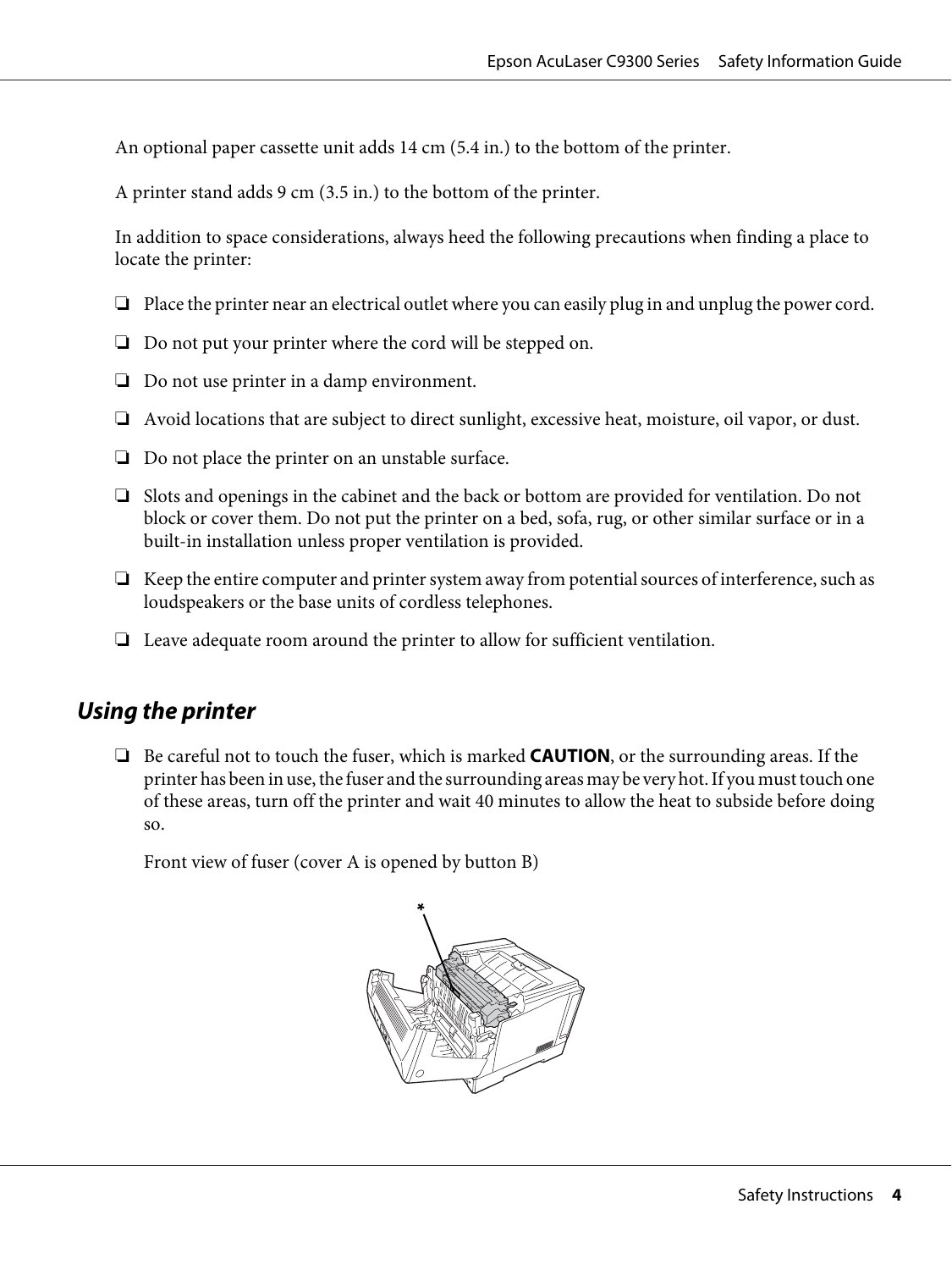### \* **CAUTION**

Rear view of fuser (cover A is opened by lever A)



### \* **CAUTION**

When optional duplex unit is attached (cover A is opened by button B)



### \* **CAUTION**

- ❏ Do not insert your hand deep into the fuser unit as some components are sharp and may cause injury.
- ❏ Never push objects of any kind through cabinet slots as they may touch dangerous voltage points or short out parts that could result in a risk of fire or electric shock.
- ❏ When optional paper cassettes are installed, do not open two or more paper cassettes at the same time while cover A is open. The open cassettes unbalance the printer, and if any pressure is placed on the back of it, it may fall over and hurt someone.
- ❏ Do not sit or lean on the printer. Do not put heavy objects on the printer.
- ❏ Do not use aerosol products containing any kind of combustible gases, such as air duster, in or around the printer.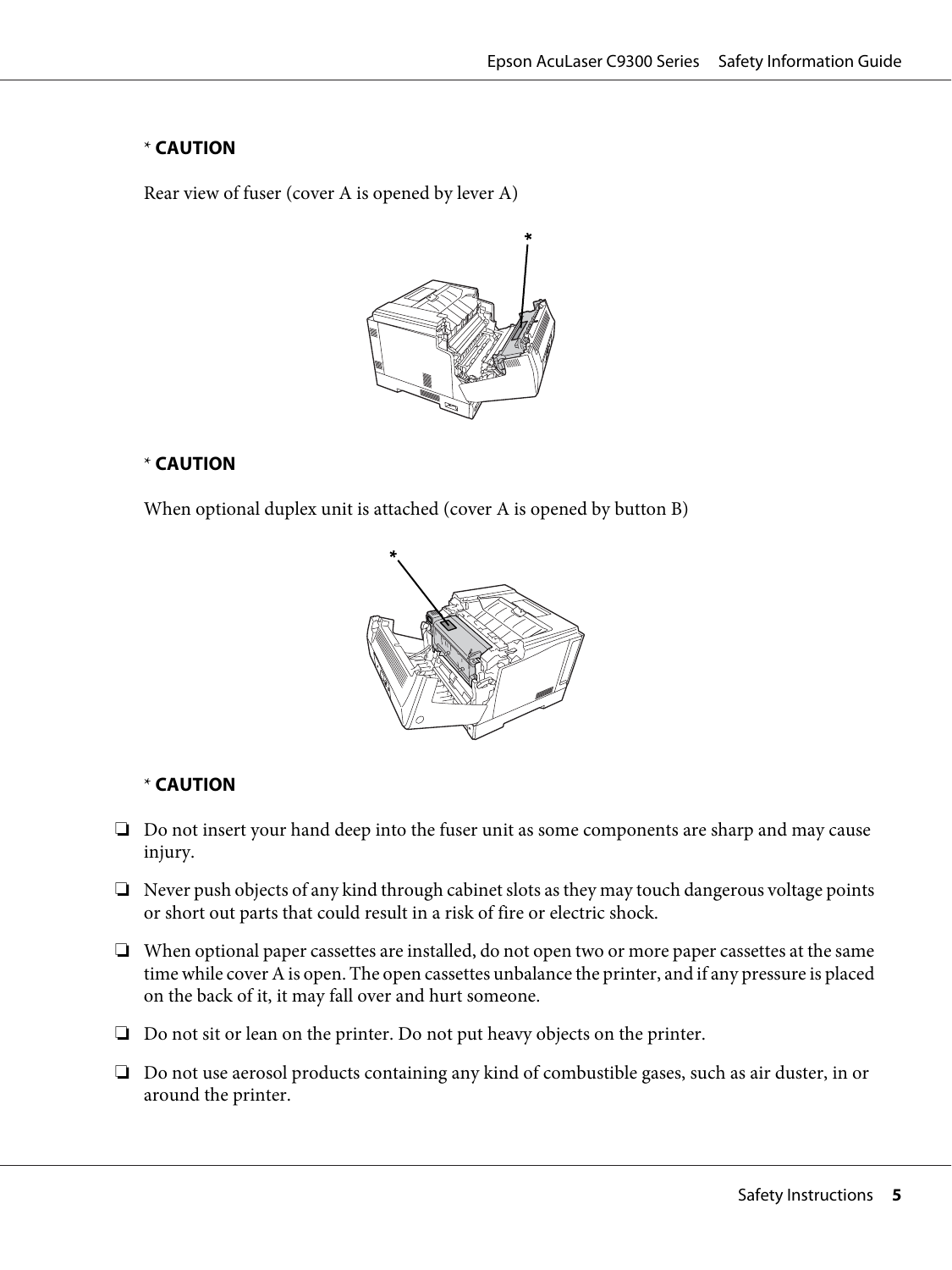- ❏ Never force the printer's components into place. Although the printer is designed to be sturdy, rough handling can damage it.
- ❏ Do not leave jammed paper inside the printer. This can cause the printer to overheat.
- ❏ Never spill liquid of any kind on the printer.
- ❏ Adjust only those controls that are covered by the operating instructions. Improper adjustment of other controls may result in damage and may require repair by a qualified service representative.
- ❏ Do not turn off the printer:
	- After turning on the printer, wait until  $\mathbb{R}$  and  $\mathbb{R}$  appears on the LCD panel.
	- While Ready light is flashing.
	- While the Data light is on or flashing.
	- While printing.
- ❏ Avoid touching the components inside the printer unless instructed to do so in this guide.
- ❏ Follow all warnings and instructions marked on the printer.
- ❏ Except as specifically explained in the printer's documentation, do not attempt to service this printer yourself.
- ❏ Periodically disconnect the plug from the electrical outlet and clean the blades.
- ❏ Do not disconnect the plug while the printer is on.
- ❏ If the printer will not be used for a long time, disconnect the plug from the electrical outlet.
- ❏ Unplug this printer from the wall outlet before cleaning.
- ❏ Use a well-wrung cloth for cleaning and do not use liquid or aerosol cleaners.

### **Handling consumable products**

- ❏ Do not burn used consumable products because they might explode and injure someone. Dispose of them according to local regulations.
- ❏ Be sure to keep consumable products out of the reach of children.
- ❏ When handling a toner cartridge, always place it on a clean, smooth surface.
- ❏ Do not attempt to modify a toner cartridge or take it apart.
- ❏ Do not touch the toner. Always keep toner away from your eyes. If toner gets on your skin or clothes, wash it off with soap and water immediately.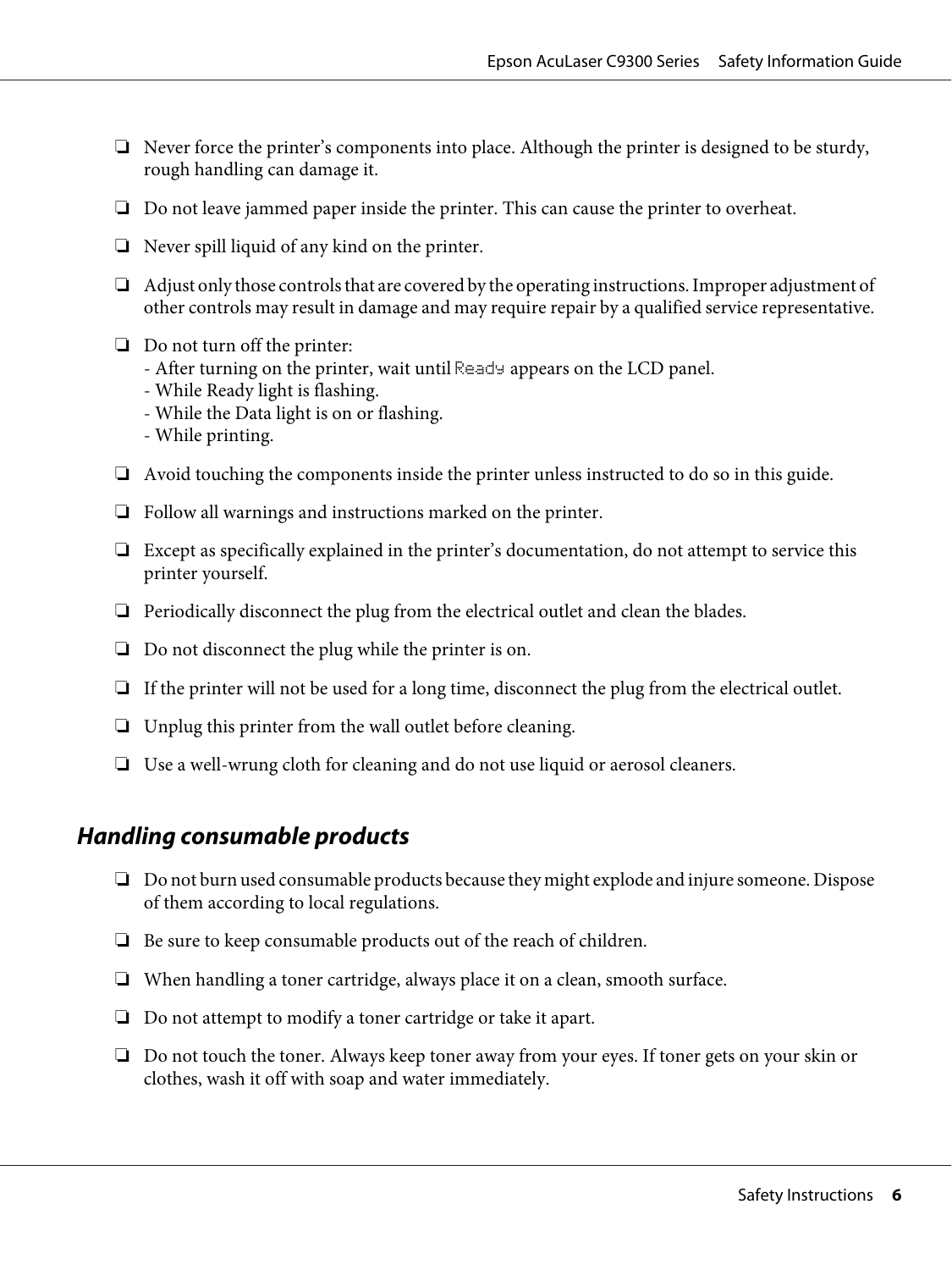- ❏ If toner is spilled, use a broom and dustpan or a damp cloth with soap and water to clean it up. Because the fine particles can cause a fire or explosion if they come into contact with a spark, do not use a vacuum cleaner.
- ❏ Wait at least one hour before using a toner cartridge after moving it from a cool to a warm environment to prevent damage from condensation.
- ❏ To get the best print quality, do not store the toner cartridge, developer unit, or photoconductor unit in an area subject to direct sunlight, dust, salty air, or corrosive gases (such as ammonia). Avoid locations subject to extreme or rapid changes in temperature or humidity.
- ❏ When removing the photoconductor unit, do not expose it to sunlight at all and avoid exposing it to room light for more than three minutes. The photoconductor unit contains a light-sensitive drum. Exposure to light can damage the drum, causing dark or light areas to appear on the printed page and reducing the service life of the drum. If you need to keep the photoconductor unit out of the printer for long periods, cover it with an opaque cloth.
- ❏ Be careful not to scratch the surface of the drum. When you remove the photoconductor unit from the printer, always place it on a clean, smooth surface. Avoid touching the drum, since oil from your skin can permanently damage its surface and affect print quality.
- ❏ Do not let the paper's edge slide across your skin because the edge of the paper may cut you.

# **Safety Information**

# **Laser safety labels**



### w *Warning:*

*The performance of procedures and adjustments other than those specified in the printer's documentation may result in hazardous radiation exposure. Your printer is a Class 1 laser product as defined in the IEC60825 specifications. A label similar to the one shown below is attached to the back of printers in countries where required.*

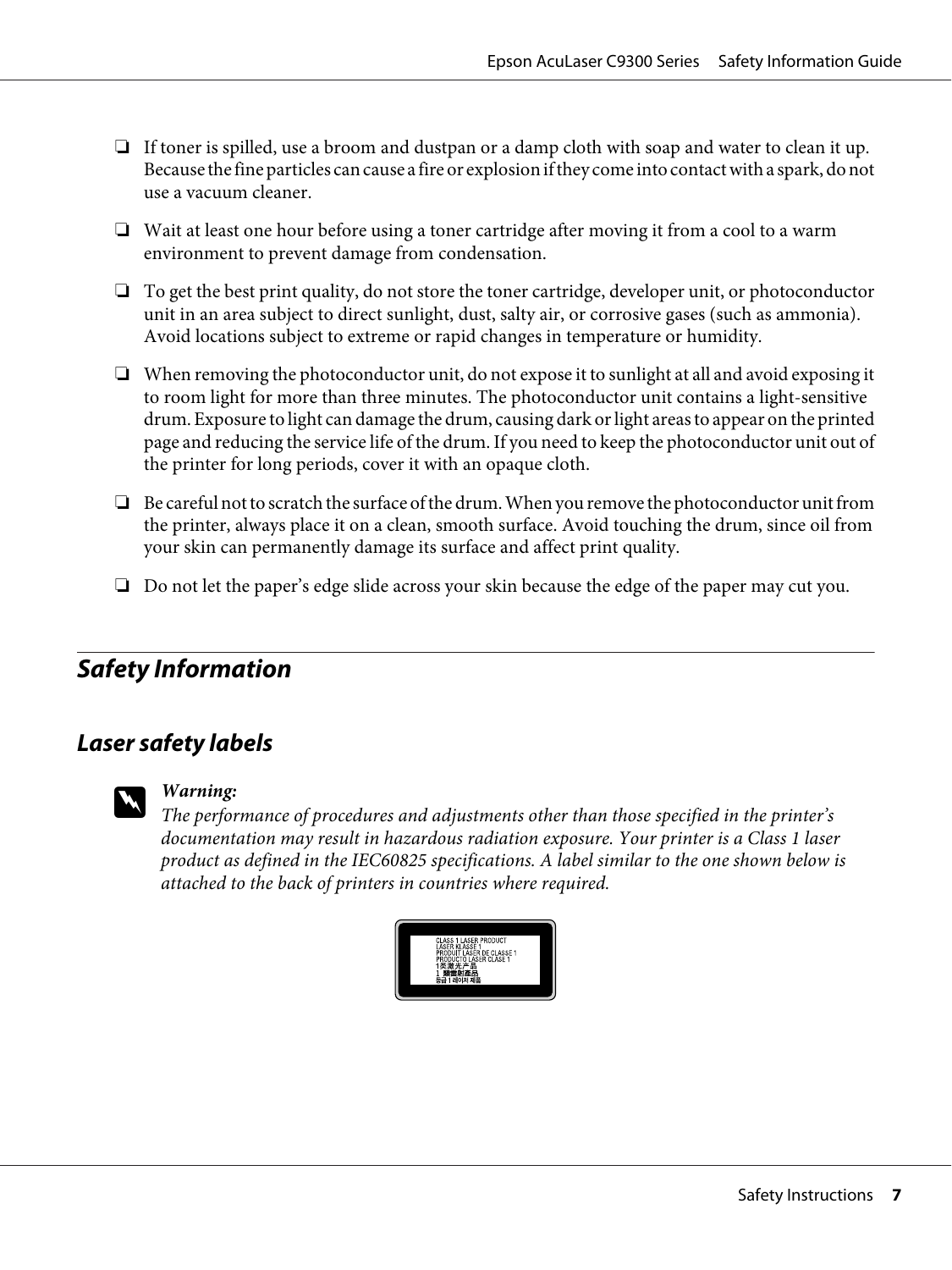# **Internal laser radiation**

There is a Class III b Laser Diode Assembly that has an invisible laser beam inside the printer head unit. The printer head unit is NOT A SERVICE ITEM, therefore, the printer head unit should not be opened under any circumstances. An additional laser warning label is affixed to the inside of the printer.

# **Ozone safety**

### **Ozone emission**

Ozone gas is generated by laser printers as a by-product of the printing process. Ozone is produced only when the printer is printing.

### **Ozone exposure limit**

The Epson laser printer generates less than 3 mg/h of continuous printing.

### **Minimize the risk**

To minimize the risk of exposure to ozone, you should avoid the following conditions:

- ❏ Use of multiple laser printers in a confined area
- ❏ Operation in conditions of extremely low humidity
- ❏ Poor room ventilation
- ❏ Long, continuous printing together with any of the above

### **Printer location**

The printer should be located so that the exhaust gases and heat generated are:

- ❏ Not blown directly into the user's face
- ❏ Vented directly out of the building whenever possible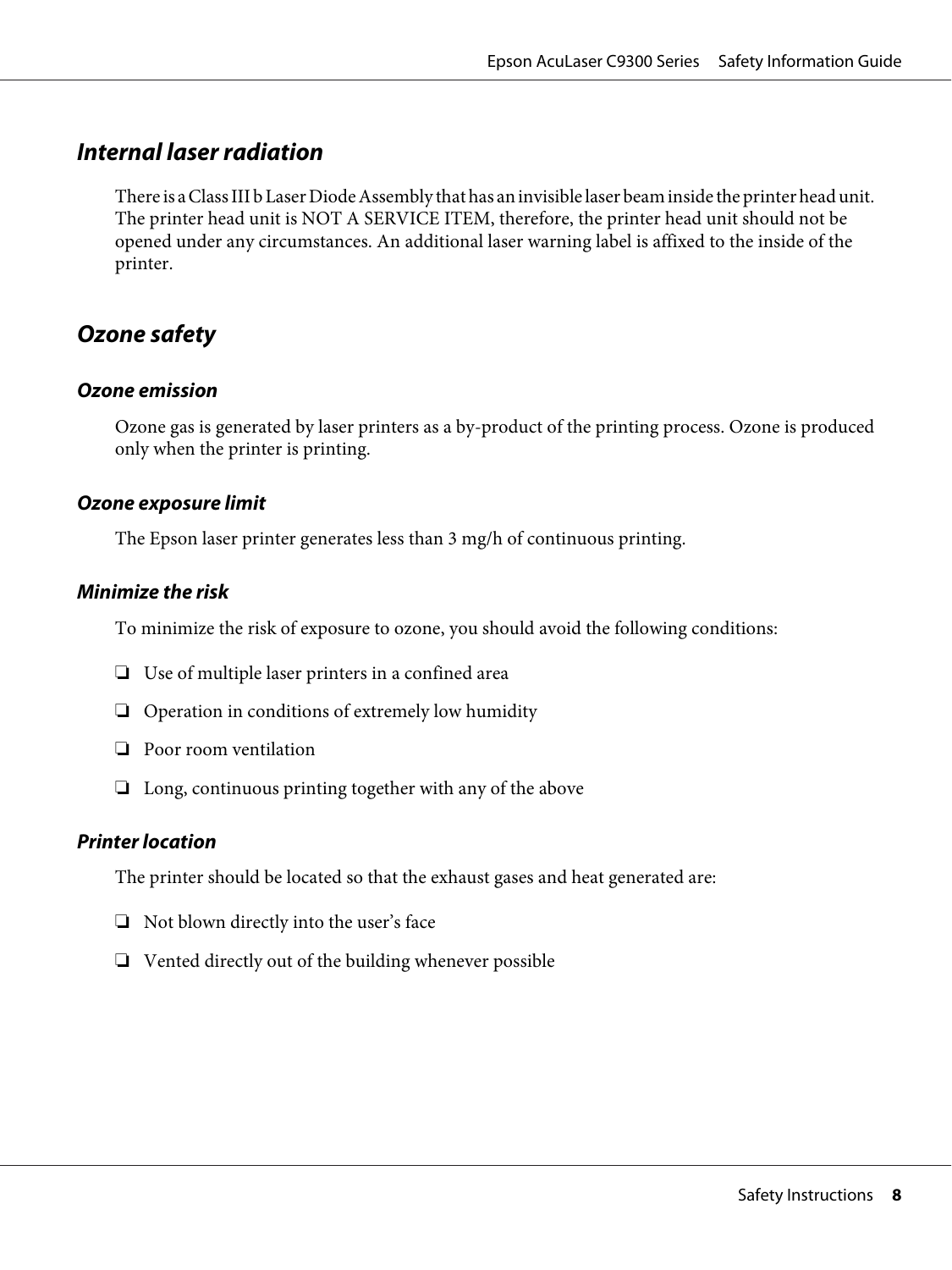# **Bezpečnostné pokyny**

# **Výstraha, Upozornenie a Poznámka**



### w *Výstraha*

*nutné dôsledne dodržiavať, aby sa zabránilo telesným zraneniam.*



### c *Upozornenie*

*nutné dodržiavať, aby sa zabránilo vzniku škody na vašom zariadení.*

*Poznámka obsahuje dôležité informácie a užitočné rady týkajúce sa prevádzky vašej tlačiarne.*

# **Dôležité bezpečnostné pokyny**

# **Príprava tlačiarne**

❏ Pretože hmotnosť tlačiarne s nainštalovaným spotrebným materiálom je 44 kg (97 libier), nesmie ju zdvíhať ani prenášať jedna osoba. Tlačiareň musia prenášať dve osoby a musia ju zdvíhať v správnych polohách, ako je to znázornené nižšie.



- ❏ Pri prenášaní udržiavajte tlačiareň vždy vo vodorovnej polohe.
- ❏ Ak neviete zasunúť zástrčku AC do elektrickej zásuvky, obráťte sa na elektrikára.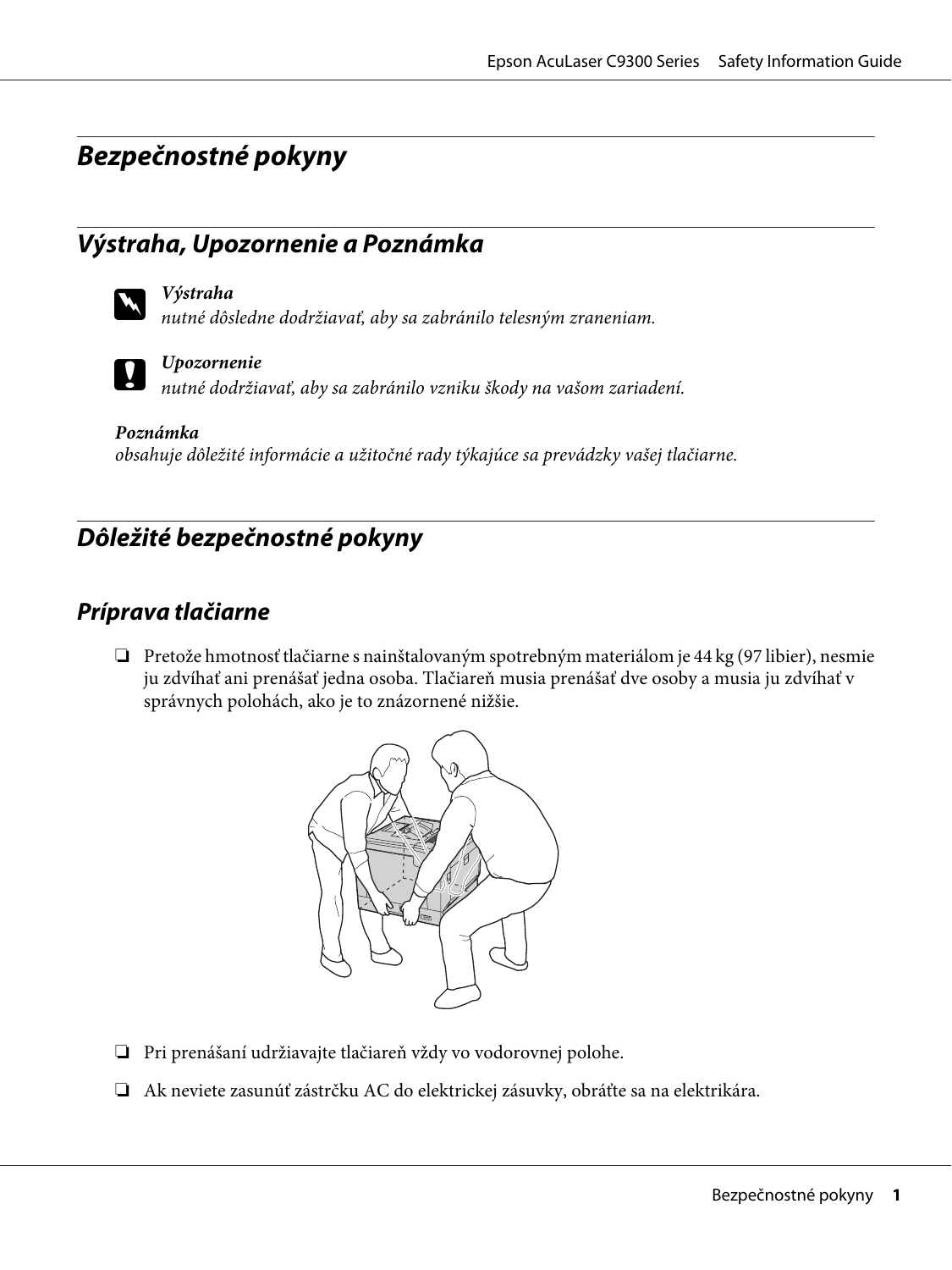- ❏ Dbajte na to, aby bol sieťový elektrický kábel v súlade s miestnymi bezpečnostnými normami. Používajte iba sieťový kábel dodaný spolu s touto tlačiarňou. V prípade použitia iného kábla môže dôjsť k požiaru alebo zásahu elektrickým prúdom. Sieťový kábel dodaný s touto tlačiarňou je určený výlučne na použitie s touto tlačiarňou. V prípade jeho použitia s inými zariadeniami môže dôjsť k požiaru alebo zásahu elektrickým prúdom.
- ❏ Ak dôjde k poškodeniu zástrčky, vymeňte celú zostavu kábla, alebo sa poraďte s kvalifikovaným elektrikárom. Ak sú v zástrčke obsiahnuté poistky, dbajte na to, aby ste pri ich výmene použili poistky správnej veľkosti a výkonu.
- ❏ Použite uzemnenú zásuvku zodpovedajúcu elektrickej zástrčke tlačiarne. Nepoužívajte rozdvojnú zásuvku.
- ❏ Vyhnite sa používaniu elektrickej zásuvky ovládanej nástennými vypínačmi alebo automatickými časovačmi. Náhodné prerušenie elektrického napájania môže viesť k strate dôležitých informácií z pamäte počítača alebo pamäte tlačiarne.
- ❏ Dbajte na to, aby nebola zásuvka zaprášená.
- ❏ Dbajte nato, aby bola zástrčka do elektrickej zásuvky zasunutá na doraz.
- ❏ So zástrčkou nemanipulujte mokrými rukami.
- ❏ V prípade výskytu nasledujúcich podmienok odpojte predmetnú tlačiareň zo stenovej zásuvky a za účelom riešenia danej situácie sa obráťte na kvalifikovaného servisného zástupcu:

| A  | Keď sú sieťový kábel alebo zástrčka poškodené alebo rozstrapkané.                                                                                                                                                                                                                                                                                                           |
|----|-----------------------------------------------------------------------------------------------------------------------------------------------------------------------------------------------------------------------------------------------------------------------------------------------------------------------------------------------------------------------------|
| B  | Keď sa do nej dostala tekutina.                                                                                                                                                                                                                                                                                                                                             |
|    | Keď bola vystavená dažďu alebo vode.                                                                                                                                                                                                                                                                                                                                        |
| D. | Keď napriek dodržaniu prevádzkových pokynov tlačiareň nefunguje normálne. Nastavujte iba tie ovládacie<br>prvky, ktoré sú obsiahnuté v prevádzkových pokynoch, pretože nesprávne nastavenie iných ovládacích<br>prvkov môže viesť k poškodeniu a následné opätovné uvedenie tlačiarne do normálnej prevádzky si často<br>vyžaduje rozsiahly zásah kvalifikovaným technikom. |
| F  | Keď tlačiareň spadla, alebo došlo k poškodeniu jej krytu.                                                                                                                                                                                                                                                                                                                   |
|    | Keď vykazuje výraznú zmenu vo výkone, naznačujúcu nutnosť vykonať servis.                                                                                                                                                                                                                                                                                                   |

- ❏ Vyhnite sa zdieľaniu zásuviek spolu s ďalšími prístrojmi.
- ❏ Všetky zariadenia zapojte do riadne uzemnených elektrických zásuviek. Nepoužívajte zásuvky v obvode, ku ktorému sú zároveň pripojené aj kopírovacie alebo klimatizačné zariadenia, ktoré sa pravidelne zapínajú a vypínajú.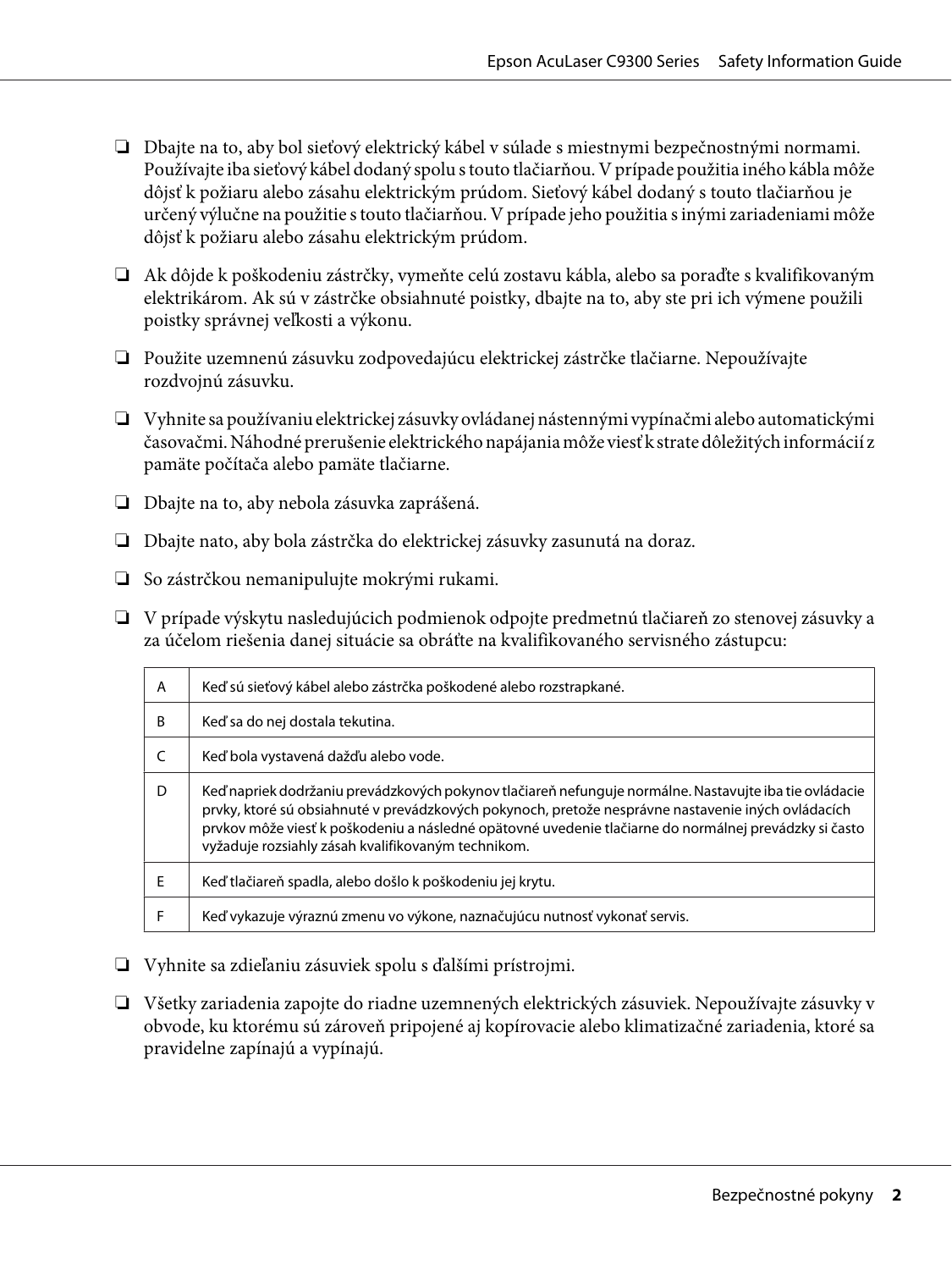- ❏ Vašu tlačiareň zapojte do elektrickej zásuvky, ktorá je v súlade s požiadavkami na elektrické napájanie tejto tlačiarne. Požiadavky na napájanie vašej tlačiarne sú uvedené na štítku prilepenom na tejto tlačiarni. Ak si nie ste istý parametrami elektrického napájania vo vašej lokalite, obráťte sa na vašu miestnu energetickú spoločnosť alebo na vášho dílera.
- ❏ Ak používate predlžovací kábel, dbajte na to, aby celkový ampérový výkon výrobkov pripojených k tomuto predlžovaciemu káblu nepresiahol ampérový výkon tohto kábla.
- ❏ V prípade pripojenia tejto tlačiarne k počítaču alebo inému prístroju pomocou kábla dbajte na správnu orientáciu konektorov. Pre každý konektor platí iba jedna správna orientácia. Ak je orientácia konektora pri jeho zapájaní nesprávna, môže spôsobiť poškodenie obidvoch prístrojov prepojených daným káblom.
- ❏ Používajte iba doplnkové výrobky kazetové jednotky na papier a stojany na tlačiareň ktoré boli vyrobené konkrétne pre tento produkt. Použitie doplnkov určených pre iné produkty môže viesť k pádu produktu a zraneniam osôb.
- ❏ Pri zdvíhaní tlačiarne na voliteľný stojan určený pre tlačiareň zablokujte kolieska stojana.

# **Výber miesta pre tlačiareň**

Pri premiestňovaní tlačiarne zvoľte vždy také miesto, na ktorom je dostatok priestoru pre ľahkú obsluhu a údržbu tlačiarne. Ako príručku na stanovenie priestoru, ktorý je okolo tlačiarne potrebný na zaistenie jej hladkej prevádzky, použite nasledujúci obrázok.



| a | 36 cm |
|---|-------|
| b | 14 cm |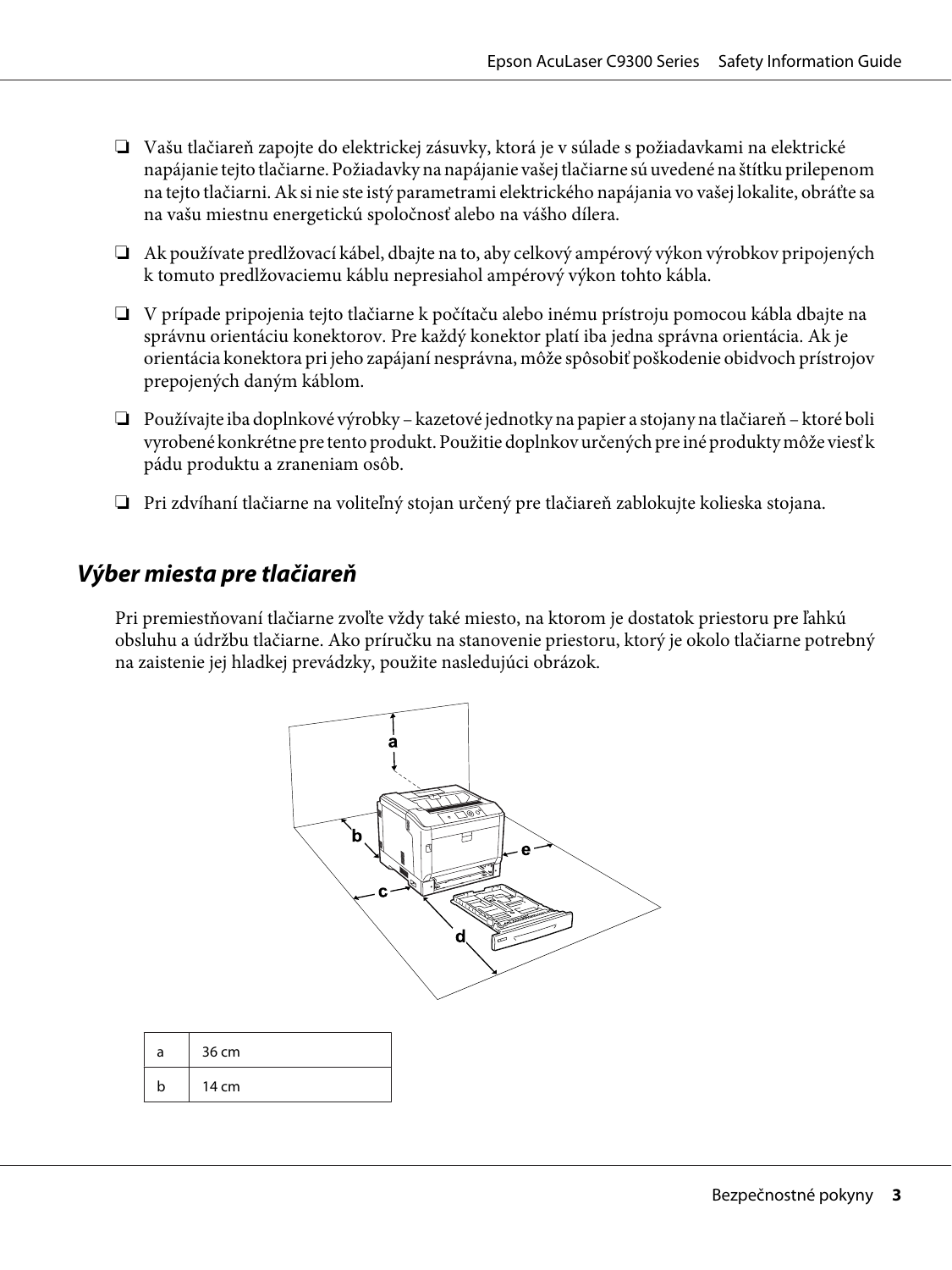| C | $10 \text{ cm}$ |
|---|-----------------|
| d | 59 cm           |
| e | 10 cm           |

Na inštalovanie a používanie nasledujúcich doplnkov budete potrebovať dodatočný priestor v rozsahu uvedenom pri každej z daných možností.

Voliteľnou kazetovou jednotkou na papier sa zo spodnej strany tlačiarne zväčšuje jej výškový rozmer o 14 cm (5,4 palca).

Stojan určený pre tlačiareň zo spodnej strany tlačiarne zvyšuje jej výškový rozdiel o 9 cm (3,5 palca).

Okrem splnenia priestorových podmienok dbajte pri výbere miesta pre osadenie tlačiarne vždy aj na dodržanie nasledujúcich pravidiel:

- ❏ Tlačiareň umiestnite neďaleko elektrickej zásuvky, kde môžete ľahko zapojiť aj odpojiť sieťový kábel.
- ❏ Tlačiareň neukladajte na také miesto, kde sa bude po kábli šliapať.
- ❏ Tlačiareň nepoužívajte vo vlhkom prostredí.
- ❏ Nevyberajte miesta vystavené priamemu slnečnému žiareniu, nadmernému teplu, vlhkosti, olejovým výparom, alebo prachu.
- ❏ Tlačiareň neumiestňujte na nestabilný povrch.
- ❏ Drážky a otvory v kryte a tiež na zadnej strane a dne tlačiarne slúžia na účely vetrania. Neblokujte ich a ani ich nezakrývajte. Tlačiareň neumiestňujte na posteľ, pohovku, koberec alebo iný podobný povrch, alebo do vstavanej konfigurácie, pokiaľ nie je zabezpečené riadne odvetranie.
- ❏ Celý počítačový systém s tlačiarňou uchovávajte mimo potenciálnych zdrojov rušenia, ako sú reproduktory alebo základne bezdrôtových telefónov.
- ❏ Okolo tlačiarne zabezpečte adekvátny priestor na zaistenie dostatočného vetrania.

## **Používanie tlačiarne**

❏ Dávajte pozor, aby ste sa nedotkli zapekacieho valca s označením **UPOZORNENIE**, alebo povrchov okolo neho. Ak bola tlačiareň v prevádzke, zapekací valec a povrchy okolo neho môžu byť veľmi horúce. Ak sa niektorého z týchto povrchov musíte dotknúť, tlačiareň vypnite a počkajte 40 minút, kým sa toto teplo nevyčerpá.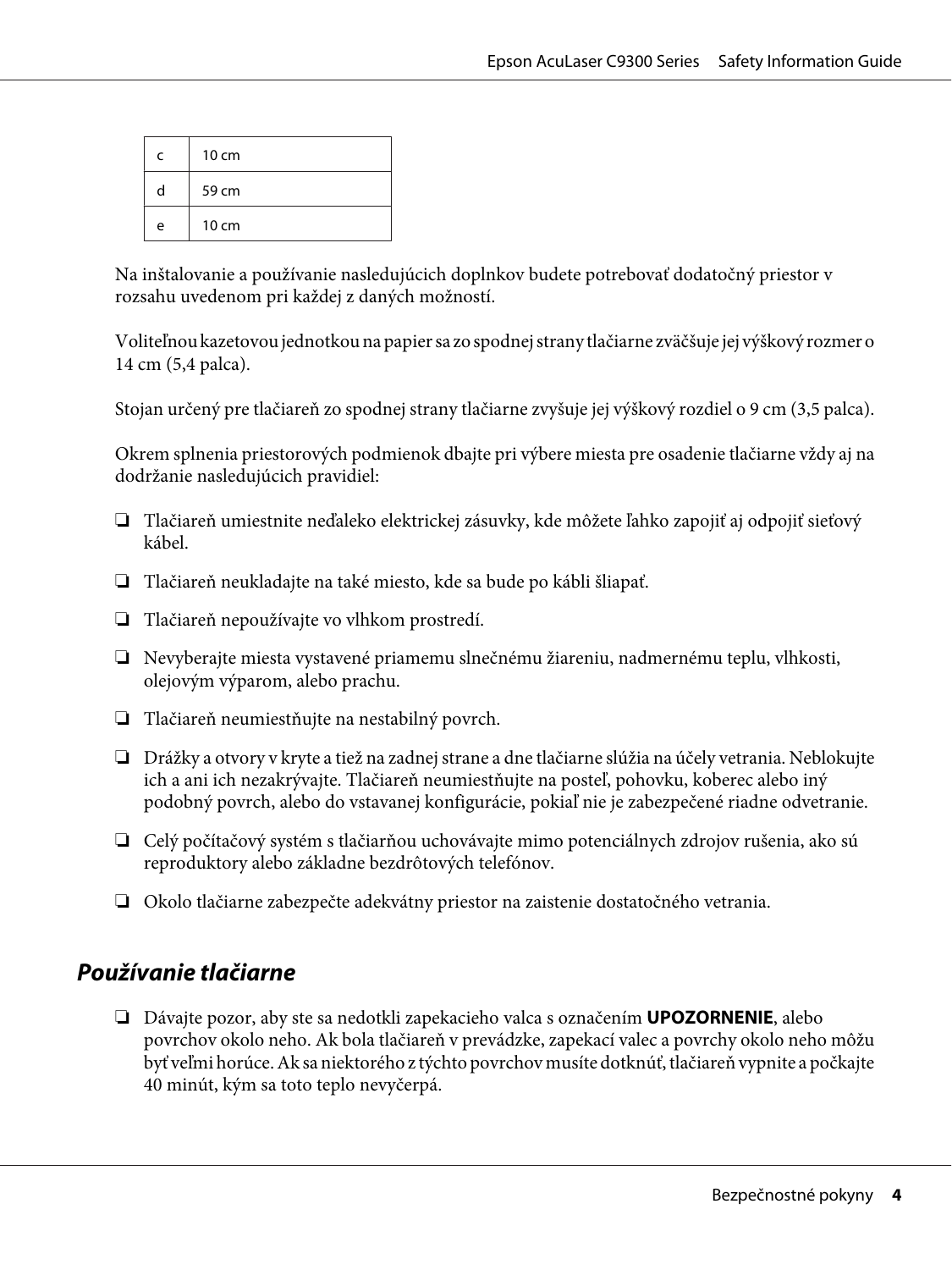Pohľad spredu na zapekací valec (kryt A sa otvára tlačidlom B)



### \* **UPOZORNENIE**

Pohľad zozadu na zapekací valec (kryt A sa otvára páčkou A)



### \* **UPOZORNENIE**

Ak je pripojená voliteľná jednotka na obojstrannú tlač (kryt A sa otvára tlačidlom B)



\* **UPOZORNENIE**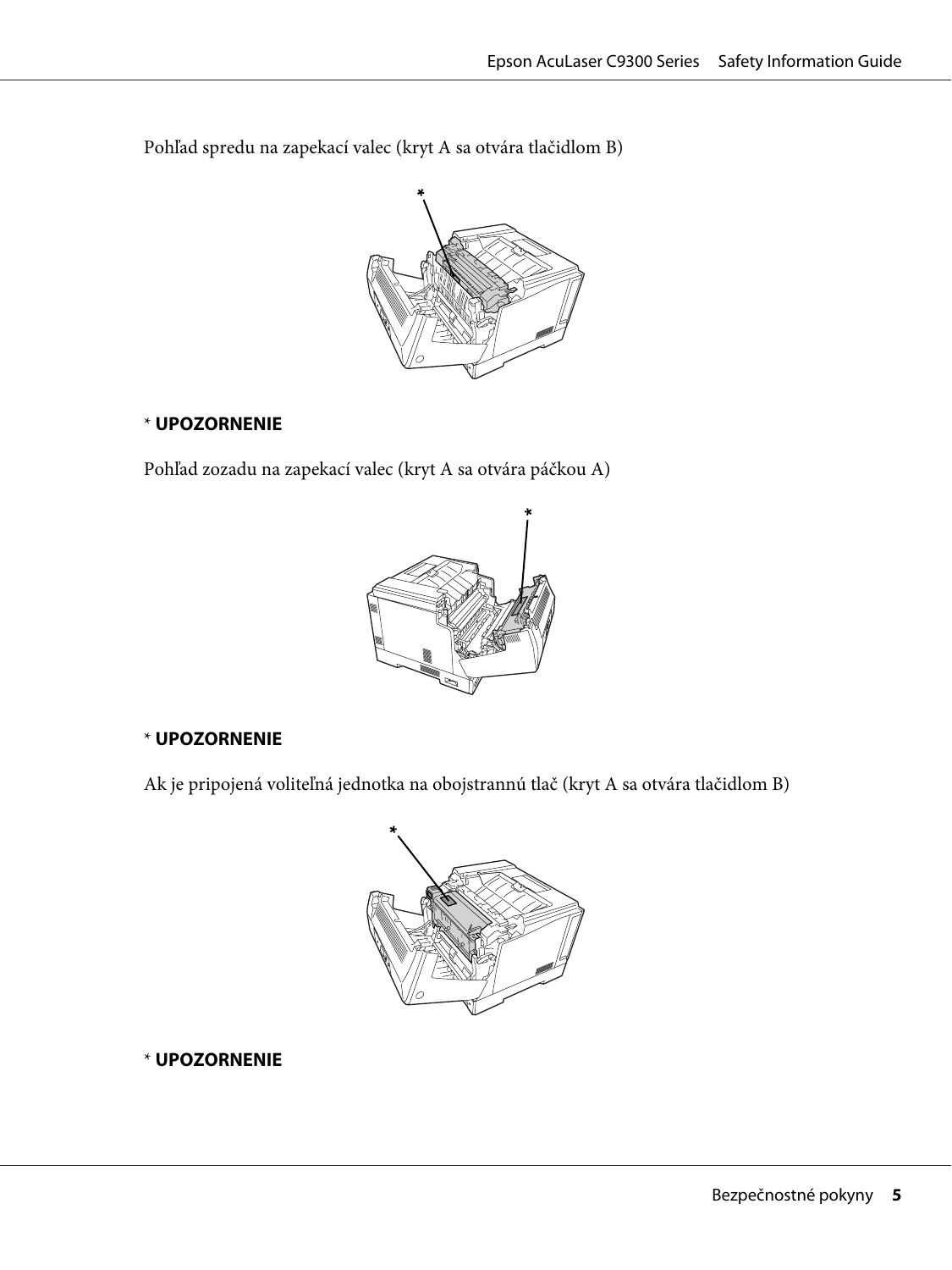- ❏ Vašu ruku nevkladajte hlbšie do zapekacej jednotky, pretože niektoré komponenty sú ostré a môžu spôsobiť zranenie.
- ❏ Cez drážky v kryte nikdy nevsúvajte dnu žiadne predmety, pretože by sa mohli dostať do kontaktu s bodmi s nebezpečným napätím alebo skratovať súčasti a vyvolať riziko požiaru alebo zásahu elektrickým prúdom.
- ❏ Ak sú nainštalované voliteľné kazety na papier, kým je otvorený kryt A, neotvárajte naraz dve a viac kaziet na papier. Otvorené kazety na papier spôsobia nevyváženosť tlačiarne a pri tlaku na zadnú stranu sa môže prevrátiť a niekoho poraniť.
- ❏ Na tlačiareň si nesadajte, ani sa o ňu neopierajte. Na tlačiareň neukladajte ťažké predmety.
- ❏ Vnútri alebo okolo tlačiarne nepoužívajte aerosólové produkty (napr. stlačený vzduch na čistenie) obsahujúce akékoľvek horľavé plyny.
- ❏ Komponenty tlačiarne nikdy neinštalujte s vyvinutím nadmernej sily. Napriek jej robustnej konštrukcii môže nešetrná manipulácia s tlačiarňou spôsobiť jej poškodenie.
- ❏ V tlačiarni nenechávajte zaseknutý papier. Môže to viesť k jej prehriatiu.
- ❏ Na tlačiareň nikdy nerozlievajte žiadne tekutiny.
- ❏ Používajte iba tie ovládacie prvky, ktoré sú obsiahnuté v prevádzkových pokynoch. Nesprávne nastavenie iných ovládacích prvkov môže viesť k poškodeniu a nutnosti opravy kvalifikovaným servisným zástupcom.
- ❏ Tlačiareň nevypínajte:
	- Po zapnutí tlačiarne počkajte, kým sa na LCD paneli neobjaví nápis Ready.
	- Keď bliká svetlo Ready (Pripravená).
	- Keď svieti alebo bliká svetlo Data.
	- V priebehu tlače.
- ❏ Nedotýkajte sa komponentov vo vnútri tlačiarne, pokiaľ to nie je v súlade s pokynmi v tejto príručke.
- ❏ Dodržiavajte všetky upozornenia a pokyny uvedené na tlačiarni.
- ❏ Servisné úkony na tejto tlačiarni sa nepokúšajte vykonávať vy sami, okrem prípadov, kedy sú tieto úkony konkrétne vysvetlené v dokumentácii tlačiarne.
- ❏ Pravidelne odpojte zástrčku z elektrickej zásuvky a vidlicu očistite.
- ❏ Zástrčku neodpájajte, pokiaľ je tlačiareň zapnutá.
- ❏ Ak tlačiareň nebude dlhší čas používaná, odpojte zástrčku z elektrickej zásuvky.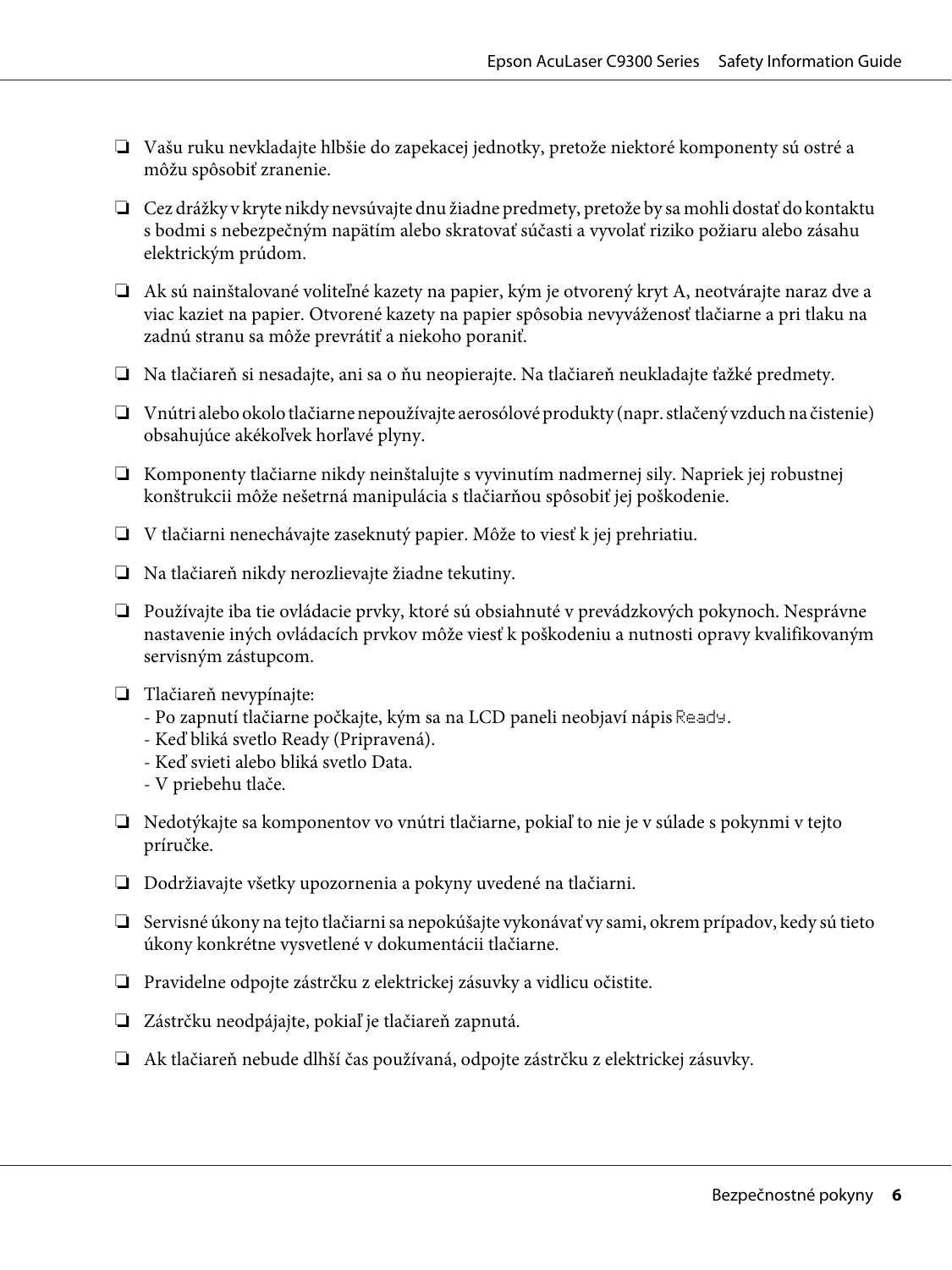- ❏ Pred čistením odpojte tlačiareň zo sieťovej stenovej zásuvky.
- ❏ Na čistenie použite dobre vyžmýkanú tkaninu a nepoužívajte pri tom žiadne tekuté alebo aerosólové čistiace prostriedky.

# **Manipulácia so spotrebnými materiálmi**

- ❏ Použité spotrebné materiály nespaľujte, pretože môžu explodovať a spôsobiť zranenie. Zlikvidujte ich v súlade s miestnymi predpismi.
- ❏ Spotrebné materiály uchovávajte mimo dosahu detí.
- ❏ Pri manipulácii s tonerovou kazetou túto kazetu vždy umiestnite na čistý a hladký povrch.
- ❏ Tonerovú kazetu sa nepokúšajte upravovať ani rozoberať.
- ❏ Nedotýkajte sa tonera. Toner vždy uchovávajte mimo vašich očí. Ak sa toner dostane na vašu pokožku alebo šatstvo, okamžite ho umyte mydlom a vodou.
- ❏ Ak sa toner rozsype, odstráňte ho pomocou metly a lopatky alebo pomocou navlhčenej tkaniny s mydlom a vodou. Ak sa jemné častice dostanú do kontaktu s iskrou, môžu zahorieť alebo vybuchnúť. V takom prípade preto nepoužívajte vysávač.
- ❏ Po prenesení tonerovej kazety z chladného do teplého prostredia počkajte aspoň jednu hodinu a až potom ju začnite používať, aby sa tak zabránilo poškodeniu v dôsledku kondenzácie.
- ❏ Ak chcete dosiahnuť najlepšiu kvalitu tlače, tonerovú kazetu, jednotku vývojky alebo jednotku fotovodiča neuchovávajte na mieste vystavenom priamemu slnečnému žiareniu, prachu, slanému vzduchu, alebo korozívnym plynom (ako je amoniak). Vylúčte miesta vystavené extrémnym alebo náhlym zmenám v teplote alebo vlhkosti.
- ❏ Pri vyberaní jednotky fotovodiča dbajte na to, aby nebola vystavená žiadnemu slnečnému žiareniu a aby nebola vystavená osvetleniu miestnosti na viac ako tri minúty. Jednotka fotovodiča obsahuje bubon citlivý na svetlo. Vystavenie svetlu môže bubon poškodiť a spôsobiť výskyt tmavších alebo svetlejších plôch na vytlačenej strane a viesť ku skráteniu životnosti bubna. Ak máte jednotku fotovodiča v priebehu dlhšieho obdobia uchovávať mimo tlačiarne, v takom prípade ju zakryte nepriehľadnou tkaninou.
- ❏ Dbajte na to, aby nedošlo k poškriabaniu povrchu bubna. Keď jednotku fotovodiča z tlačiarne vyberiete, vždy ju umiestnite na čistý a hladký povrch. Bubna sa nedotýkajte, pretože mastnota z vašej pokožky môže trvale poškodiť jeho povrch a ovplyvniť tak kvalitu tlače.
- ❏ Pri manipulácii s papierom dávajte pozor, aby nedošlo k porezaniu vašej pokožky hranou papiera.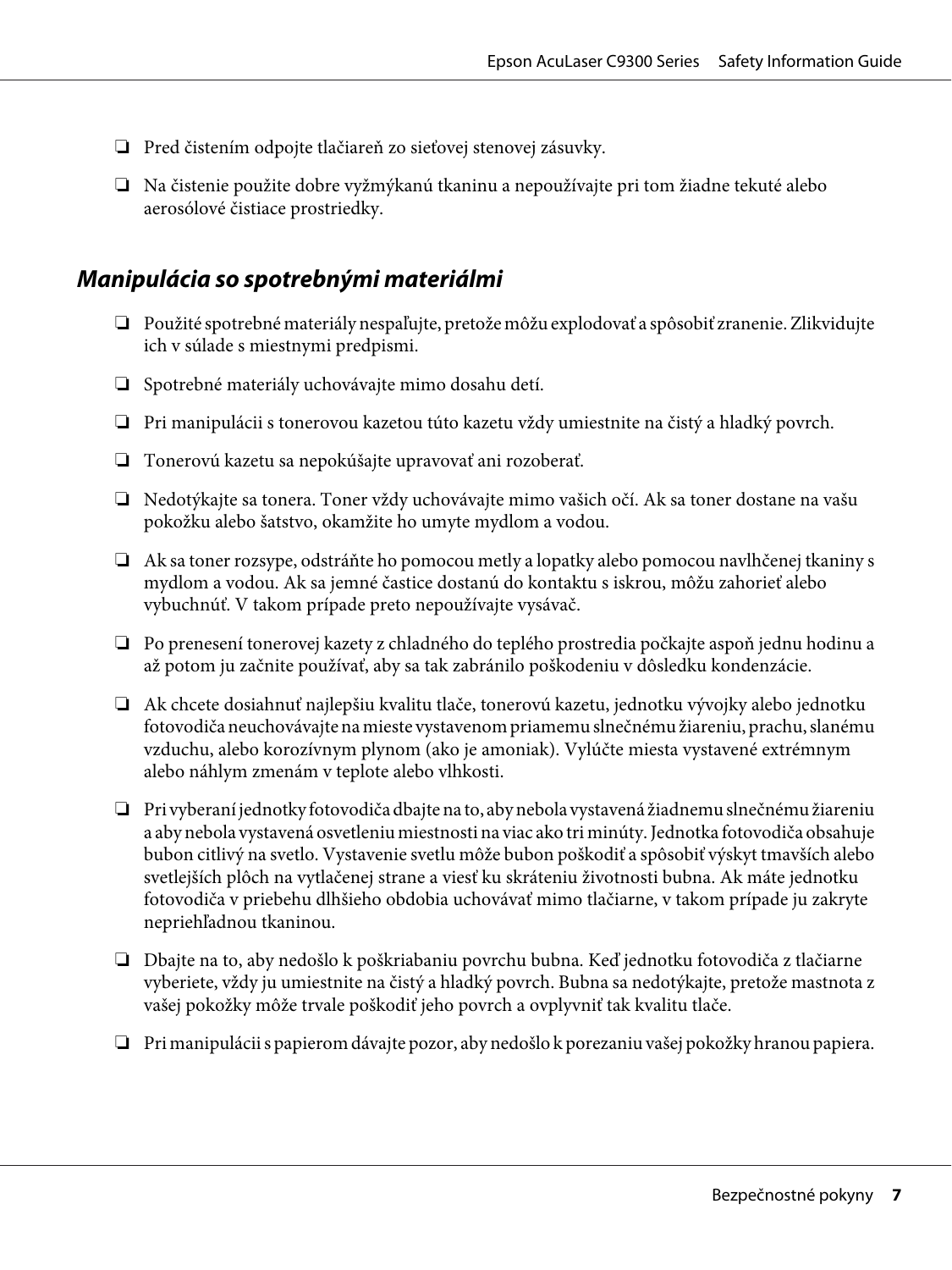# **Bezpečnostné informácie**

# **Bezpečnostné štítky laserového zariadenia**



### w *Výstraha:*

*Vykonanie postupov a nastavení iných ako tie, ktoré sú špecifikované v dokumentácii tlačiarne, môže viesť ku vystaveniu nebezpečnému žiareniu. Vaša tlačiareň je klasifikovaná ako laserový výrobok triedy 1 podľa špecifikácií IEC60825. Štítok podobný tomu, ktorý je na nižšie uvedenom obrázku, nájdete na zadnej strane tlačiarní v krajinách, kde si jeho použitie vyžadujú platné predpisy.*



## **Vnútorné laserové žiarenie**

Vo vnútri tlačovej hlavy sa nachádza Jednotka laserovej diódy triedy III b, vyznačujúca sa neviditeľným laserovým lúčom. Jednotka tlačovej hlavy NIE JE SERVISNOU POLOŽKOU, a preto by sa za žiadnych okolností nemala otvárať. Vo vnútri tlačiarne sa nachádza dodatočný štítok s upozornením týkajúcim sa lasera.

# **Ozónová bezpečnosť**

### **Emisie ozónu**

Ako vedľajší produkt procesu tlače vytvárajú laserové tlačiarne ozónový plyn. Ozón sa vytvára iba vtedy, keď tlačiareň tlačí.

### **Limit vystavenia ozónu**

Laserová tlačiareň Epson produkuje ozón v množstve menej ako 3 mg/h pri nepretržitom tlačení.

### **Minimalizácia rizika**

Za účelom minimalizácie vystavenia ozónu by ste mali vylúčiť nasledujúce podmienky:

❏ Používanie viacerých laserových tlačiarní v uzavretom priestore.